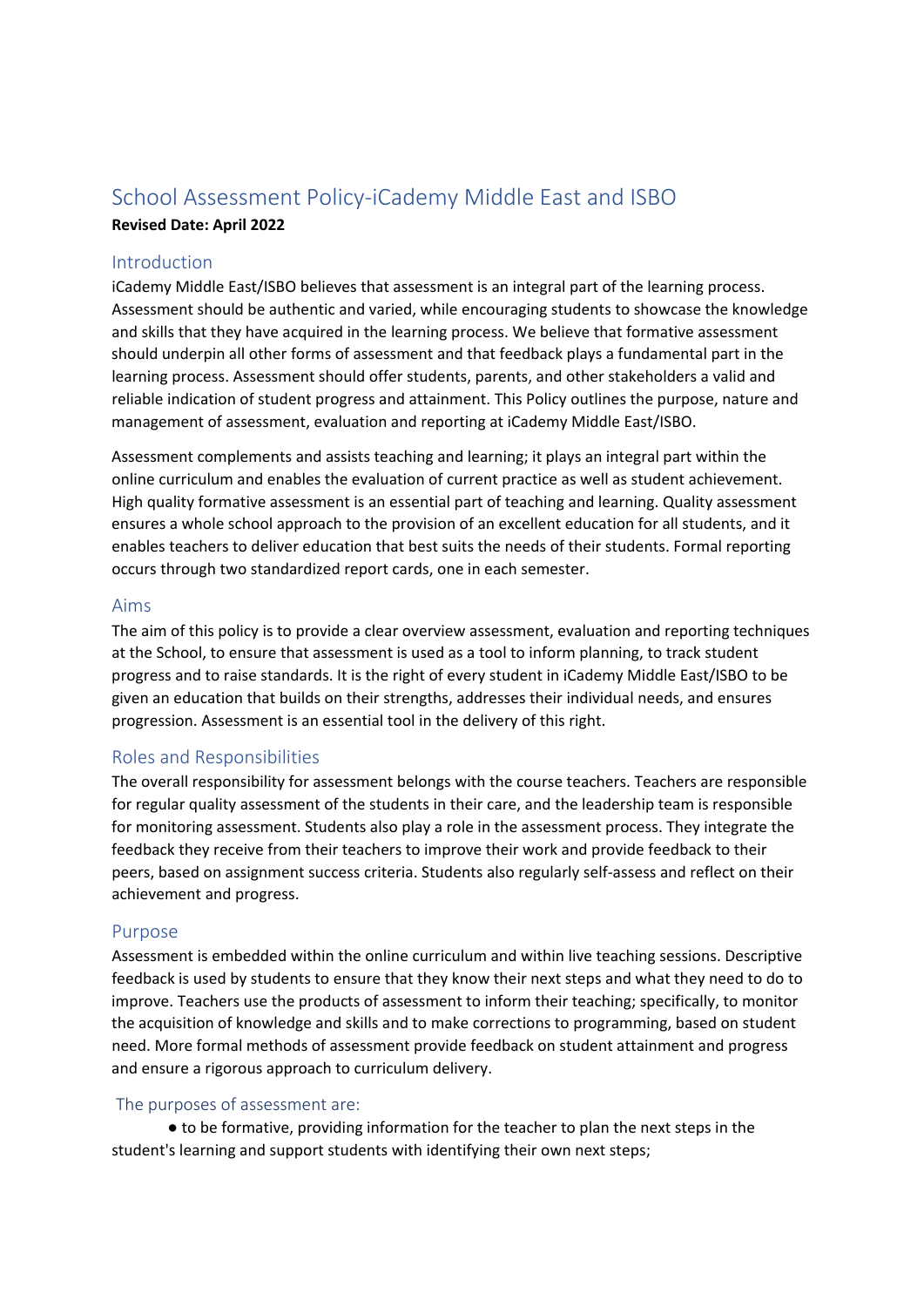● to be diagnostic, providing more detailed information about individual student's strengths and needs;

● to be summative, providing a snapshot of each student's achievement

● to be evaluaƟve, allowing the school and individual teachers to evaluate the effectiveness of their teaching;

● to inform the students to enable them to develop their learning. Specific learning intentions, success criteria, and assessment opportunities are identified in semester overviews, units and lessons. All assessment outcomes, including standardised test results, are used to evaluate current practice and to inform future planning.

# Summative and Formative Assessments

The two types of classroom and curricular assessments at iCademy Middle East/ISBO are Summative and Formative. **Summative assessment** is provided to evaluate student learning, skill acquisition, and academic achievement at the conclusion of a defined instructional period. **Formative assessment** refers to all those activities undertaken by teachers and/or by students which provide information to be used as feedback to modify the teaching and learning activities in which they engage.

Course teachers use learning intentions, success criteria, timely and specific feedback, and peer and self-assessment to involve students in their learning and to inform them of their next steps. Grading (for teacher‐graded assignments and projects) is conducted with reference to the established success criteria for the unit, lesson or final exam, and should identify successes and areas for improvement. Effective questioning, observations and conversations are also used to inform assessments.

**Formative assessment** enables teachers to evaluate how well students have mastered specific curriculum standards and helps them plan future instruction. For students, formative assessment helps them to measure their knowledge and understanding against the learning intention and success criteria, and the feedback they receive helps them understand how they can improve.

The methods of formative assessment include:

- Use of pertinent questioning within live teaching sessions
- Grading of students' assignment submissions, with feedback
- One-on-one and small group conferencing
- ObservaƟonal assessment
- Student self-assessment
- Student peer assessment

#### **Summative Assessment**

Summative assessments enable teachers to evaluate both student learning and the impact of their teaching at the end of a period of time. Summative assessments provide evidence of achievement against the learning intentions of the curricular standards. Summative assessments are useful in informing teaching and learning in subsequent lessons and/or units. Results of this type of assessment are available for parents and learning coaches to view within the Online School and are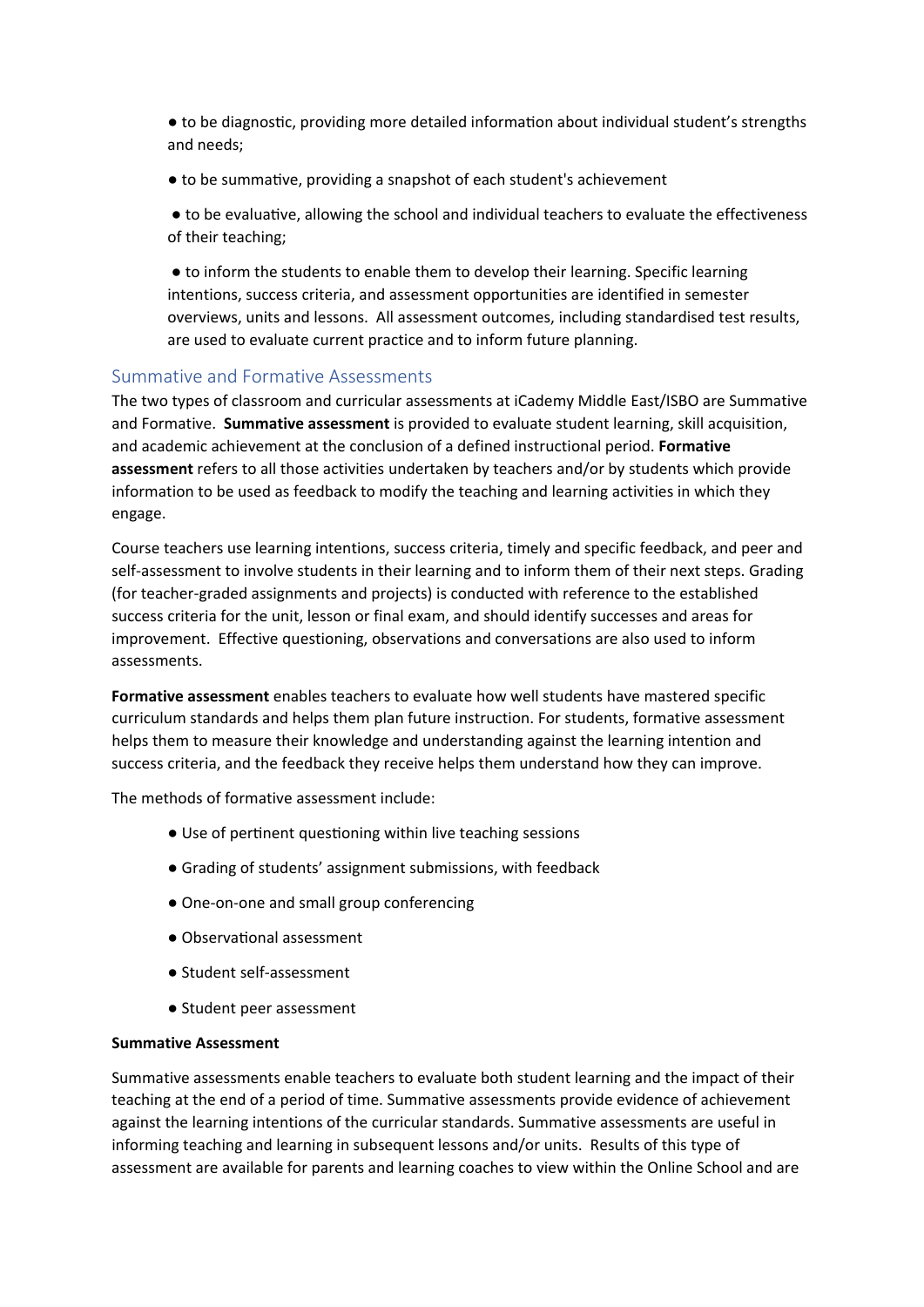discussed within conferencing‐‐enabling families to support their child's future learning. All summative assessments are reported using the school's digital grade book and forms part of the student's final grade.

All teacher‐graded summative assessments should be reviewed and feedback given to the student within 3 school days, including updating of the online gradebook. We recognise that there may be significant pieces of work that may require more than 3 days to grade and give feedback; for these projects the teacher should liaise with the Department Lead about an appropriate feedback timeline.

Indicators (for English and Math courses) are derived from US common core standards. These are embedded within each course within the Teacher Guide and in rubrics for assignments and projects.

# Grading, Recording and Reporting

#### Introduction

Grading procedures are related directly to stated learning goals, i.e. the relevant curriculum standards or any other learning goal communicated by the teacher or within the online curriculum at the start of the course/unit. Students are assessed on their progress towards meeting the curriculum standards. Students should always know what they have to do/show to achieve each available grade for an assignment.

#### Recording

Grade records of summative assessments, formative assessments, and MAP results are stored in the school's SIS and LMS systems. Course grades are available for parents and students to view live within Canvas/PowerSchool. The progress of students receiving extra support (SEN) is monitored by course teacher as well as the SENCO. These records enable classroom teachers and Academic Advisors to assess the progress made by each student and are an important part of future planning. The student semester and end‐of‐year reports are kept in PowerSchool and are available from the Registrar for future reference.

#### Reporting

iCademy Middle East/ISBO has two semester reporting periods per year. These depend on the student's published start and end date. Reports are sent to families at the end of each semester. These report cards become part of a student's permanent record.

Formal report cards and/or HS transcripts will be issued to students twice per school year: at the end of first semester (90 school days) and at the end of second semester (180 school days). Students who withdraw during the school year will be issued a withdrawal report that can be used for enrolling in a future school. While official report cards will be issued twice a year, students and their Learning Coach have continued access to view current progress and attendance 24 hours a day, 7 days a week for the period of their term. It should be noted that students must be in "good standing", meaning that all outstanding tuition has been paid before records can be released or sent to another school.

GRADING SCALES AND COURSE COMPLETION LOWER SCHOOL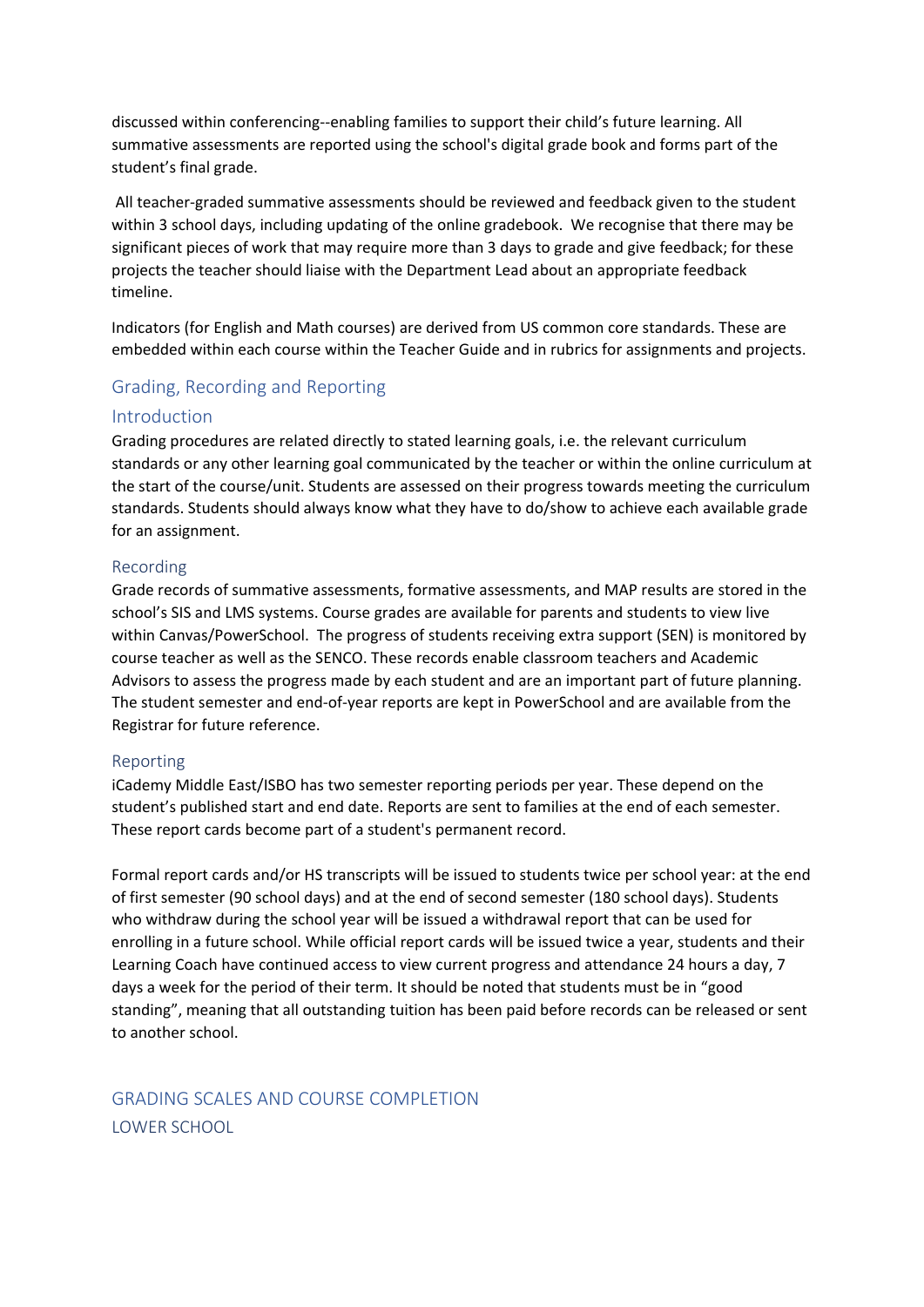# Grading Scale‐Lower School

The K‐5 program is mastery‐based, meaning students will not receive a formal A‐F letter grade upon completion of lower school courses. Students will submit assignments, quizzes and tests to their teachers for grading and feedback. Lower School students will have the opportunity to retake an assignment, quiz or test up to two times to improve their grade. This will allow the teacher to reteach concepts as necessary, with the goal of mastery. Due dates are given within the course to assist with pacing. There are no permanent due dates for Lower School students, but any work must be turned in by the term end date. Assignments not attempted will be given a 0% grade in the system, which will adversely affect the mastery grade on the report card.

At the end of each semester, one of the following letters will be assigned to each course on the student's Report Card for grades K‐5:

**M: Mastered**: An "M" indicates that the student has completed the semester with the highest possible level of mastery. To earn an "M," students must have mastered and achieved the goals set by their iCademy Middle East/ISBO Lower School teacher (90%‐100% grade or higher).

**C: Completed**: A "C" indicates that the student has earned a grade between 75%‐89% within the Lower School course and is ready move on to the next course in the subject sequence at the end of the school year.

**INC: Incomplete**: An "INC" indicates that the student has not completed or reached the goals set for the Lower School course (grade 74% or lower). The Lower School course can be carried over to the next school year at iCademy Middle East/ISBO.

## Course Promotion in Lower School

For students to be promoted to the next grade level, they must achieve a grade of M or C in three of the four core courses (Math, Language Arts, Science, Social Studies) for their grade level. Students who end the semester with a grade of INC in a core course can carry their course over into the semester or next school year to complete. This is essential to ensure that students have all the foundational skills necessary to be successful in the next grade level.

Full-Time students in grades K-5 can request mid-year course promotions by contacting their homeroom teacher in writing up to eight (8) weeks before the student's year-end date. Requests must be approved by school Administration. Student progress, grades, participation in conferences with teachers, attendance and future course progression are all taken into account when considering the request. The School advises Learning Coaches to maintain samples of student work to assist teachers with the decision to advance a student to the next course level (in addition to the required assignments that must be submitted to the teacher).

#### Course Completion‐Lower School

Students in grades K‐5 must satisfactorily complete the course to achieve a grade that reflects completion (M or C). Students may need to repurchase a course that is not completed during the established school year to receive a grade report that reflects grade level completion.

# Middle and High School

#### Middle School and High School Grading Scale

Most courses follow the same grading scale and completion requirements. The only exceptions are the KHDA‐required courses (for KHDA registered students in Dubai) which do not generate traditional letter grades. Students enrolled in these courses will receive a P (Pass) or F (Fail) for these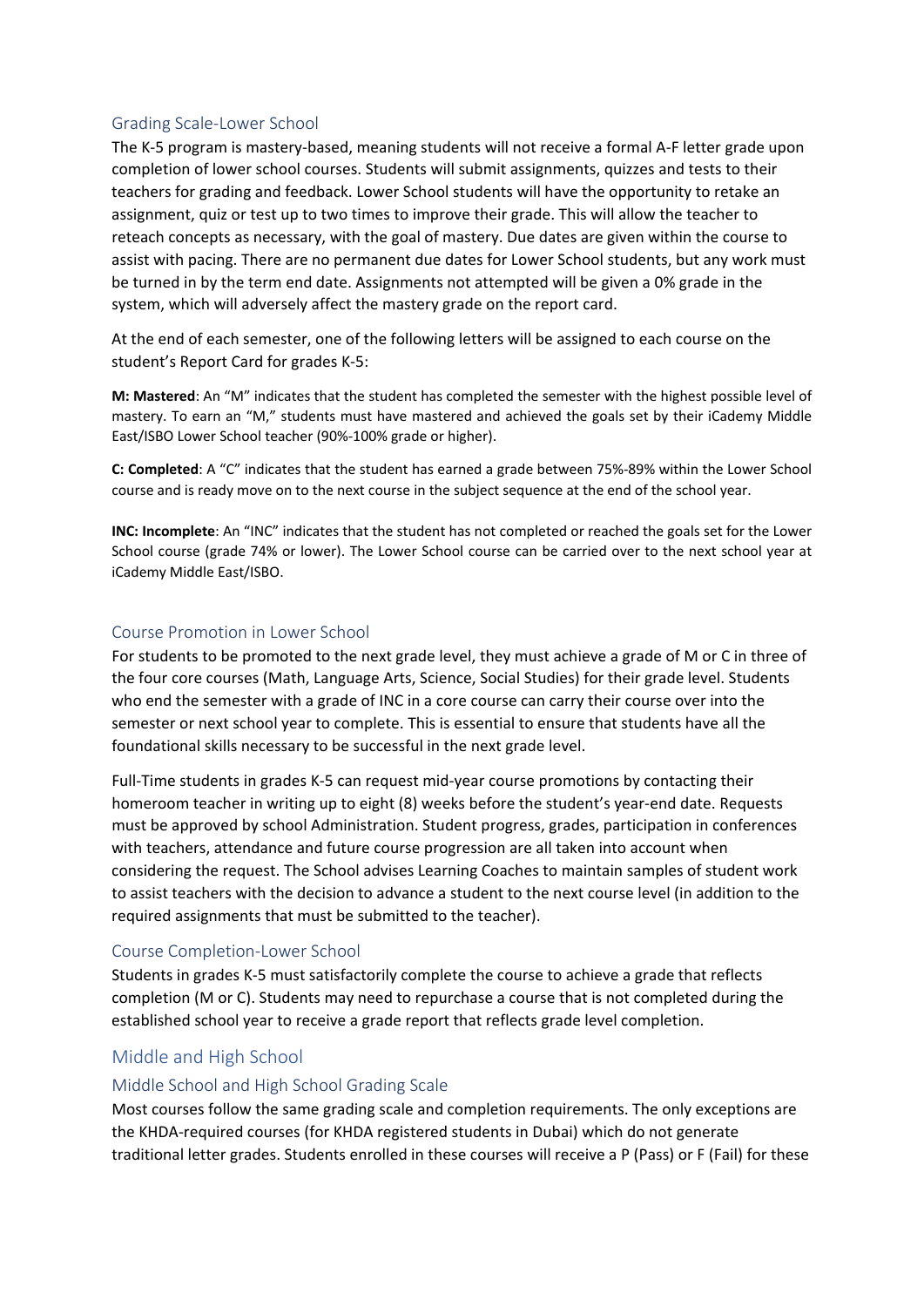courses. A grade of 60% or higher is required to pass the KHDA courses. All other courses follow a traditional grading scale as shown below with weighting provided for AP® and Honors level courses.

| Percent       | Grade | <b>Quality Points</b><br>(HS Only) |
|---------------|-------|------------------------------------|
| 90-100%       | А     | 4.0                                |
| 80-89%        | B     | 3.0                                |
| 70-79%        |       | 2.0                                |
| 60-69%        | D     | 1.0                                |
| 59% and below | с     | O                                  |
| N/A           | w     |                                    |

 $AP^{\circ}$  Courses — add 1.0 quality point Honors Courses — add 0.5 quality point (HS only)

#### Course Credit and Promotion in Middle and High School

To promote to the next semester or course in grades 6‐12, a passing grade of D or higher must be earned.

#### Course Credit‐‐High School

High School credit is earned on a semester basis. In order to move to the next course level, full course credit must be earned in the previous semester and in the prerequisite course. Within a course, students cannot be exempted from individual assignments or tests, nor can teachers change or delete lessons for student, without approval from the Department Lead and in extenuating circumstances (for example a visual or hearing impairment).

#### Late Work‐‐High School

Pacing and adherence to assignment due dates is critical for student success, especially in the high school grades. The late work policy below is applicable to high school courses, whether they are taken by middle grade students or high school grade students.

- Computer‐Scored (CS) Assessments and Teacher‐Graded Assignments (TGA) must be completed and submitted no later than 11:59 pm (GMT +4/Dubai Time) on the Wednesday after the posted due date found in the course calendar.
- Temporary zeroes are entered as gradesfor every assignment not received by the Wednesday deadline. The temporary zeroes will be calculated into the overall course scores.
- Students are permitted to complete CS Assessments after the Wednesday deadline and up to "the last day to submit work" for the term. Thereafter, the temporary zeroes already entered for all CS Assessments not received become permanent and are calculated into the final course score.
- Students are permitted to complete TGAs up to 4 weeks after the Wednesday deadline. The new grade will then replace the temporary zero in the grade book. The four-week allowance is approximate and will not extend past the "the last day to submit work" for the term. Refer to the information on your course's main page for "permanent zero" dates found in Course Materials and Class News.
- TGAs received after the permanent zero deadline due date will not be accepted or graded unless prior approval has been granted. Thereafter, the temporary zeroes already entered for TGAs not received will become permanent.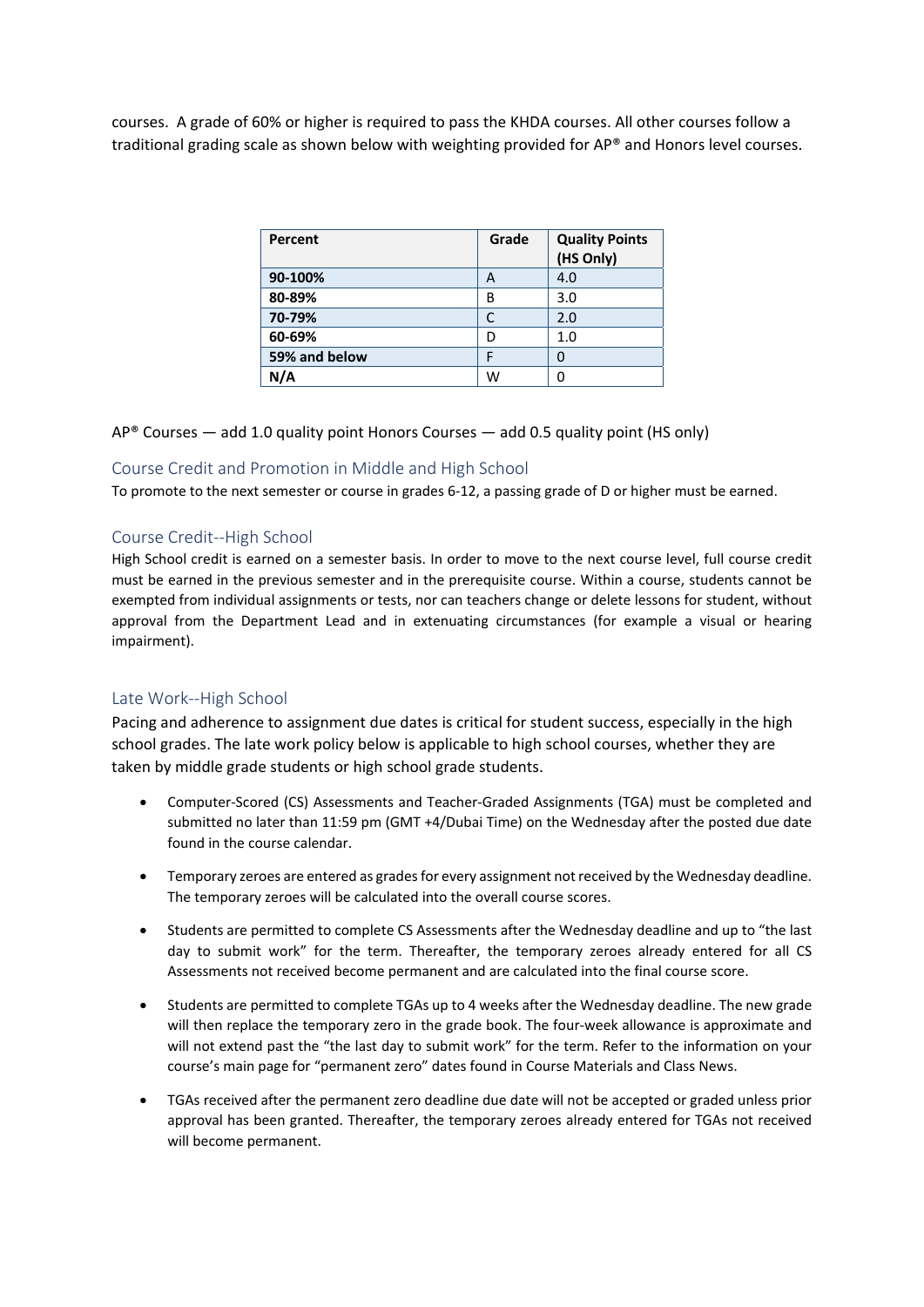- Due date extensions on assignments are permitted under some extenuating circumstances with advance approval from the High School Department Chair. Extensions must be requested on a school day before the actual due date of the assignment.
- Please note that assessments including both computer-graded questions and teacher- graded questions are considered TGAs.

# Proctored Final Exams—High School

A passing grade in high school courses signifies that a student has learned and mastered the specific course objectives. There may be situations in which a student will be required to demonstrate that he or she has learned the course content adequately and thoroughly, without relying on outside help on assignment submissions or examinations. This demonstration may take place via a synchronous (live) teacher review session in Big Blue Button and may be escalated to requiring proctored final examinations and/or requiring the final examination to be passed, in order for the student to pass the course or courses in question.

Students at our Knowledge Hub are required to sit final examinations at the Knowledge Hub, unless there are extenuating circumstances and approval from the Department Lead is given.

Online students who are in good standing with the school with regard to Academic Integrity, and who have completed the course within a reasonable timeframe as per the acceleration policy, are permitted to take final exams at home or in their normal place of learning, unless otherwise specified. The school's required lockdown browser and anti‐plagiarism tools are to be used as per school policy.

If a teacher or administrator has reason to believe that a student has completed the course with outside help, and/or the course has been completed in an unduly short period of time, the teacher will raise the situation to the Department Lead and Academic Integrity Counselor for review. The student subsequently may be required to meet with the teacher in Big Blue Button, with microphone and video enabled, to participate in a one‐on‐one assessment of the student's course knowledge.

- If the student performs to a satisfactory standard, he or she will be allowed to take the final semester exam as usual, within the final eight weeks of the course, as per the course acceleration policy.
- If the student is not able to demonstrate a level of knowledge commensurate with his or her grades on assignments and quizzes, the teacher and Department Lead will escalate the situation to the Head of School for review and further deliberation.
- The student may be required to sit his or her final exams in a proctored environment such as the Knowledge Hub or another proctored environment in his or her country of residence as determined by the Head of School. At the discretion of the Head of School, the student may be required to score a minimum of 50% on the final exam, along with a final course grade of 60% or higher, in order to be awarded credit for the course.

# Academic Integrity

Academic honesty is the responsibility of all staff and students. If a course teacher suspects academic dishonesty, he or she is obligated to report it via the steps outlined in our Academic Integrity policy and procedure documents. Academic integrity issues are flagged to our Academic Integrity Counselor and, as needed, to the relevant Department Lead and the Head of School. More information can be found within the Student/Parent Handbook and within the Academic Integrity Policy.